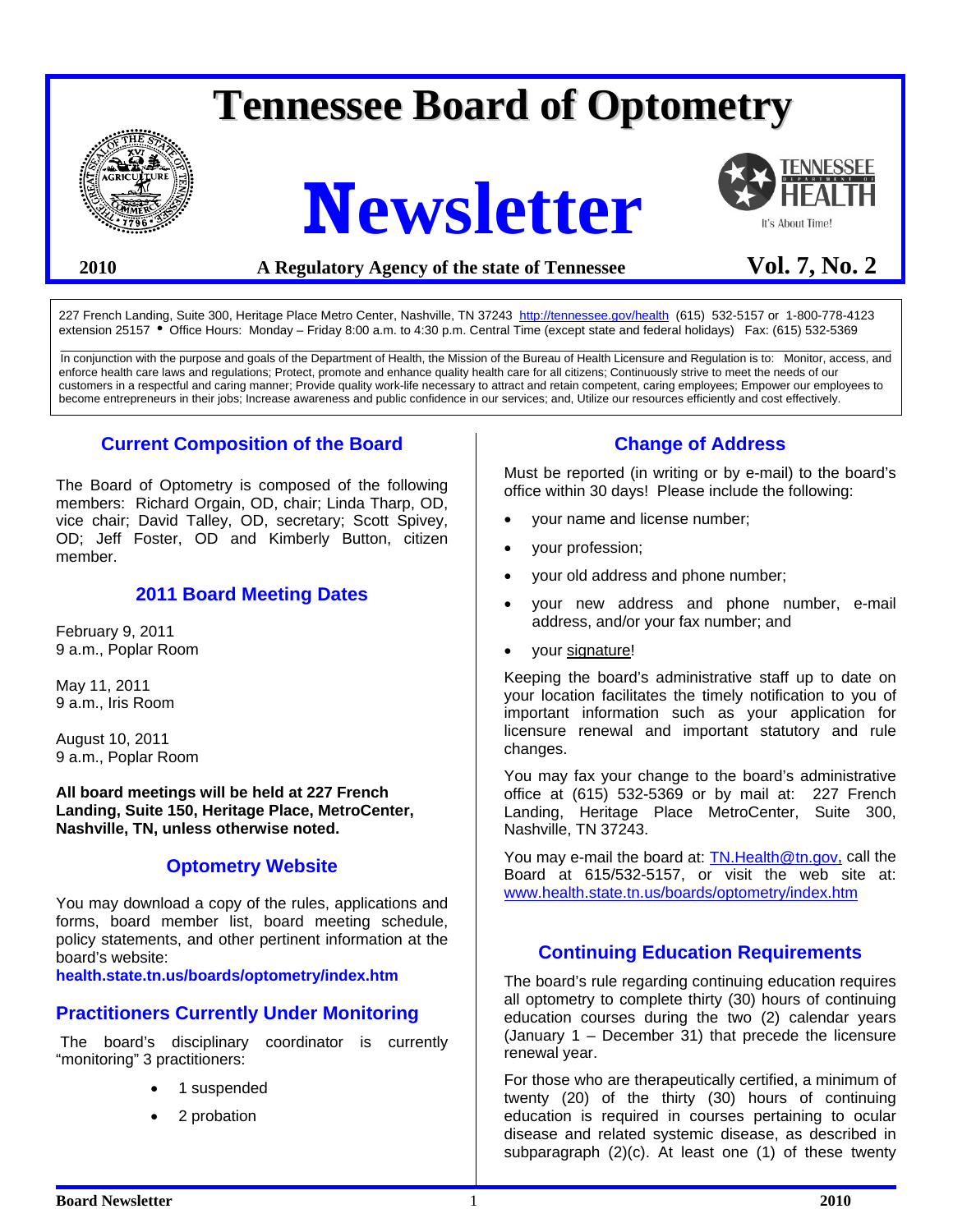(20) hours shall be a course designed specifically to address prescribing practices.

(b) For those therapeutically certified optometrists who have received approval to use pharmaceutical agents by injection pursuant to subparagraph 1045-02-.07 (3)(d), current certification in cardiopulmonary resuscitation (CPR) is required.

# **To contact this board call (615) 532-5157 local or (800) 778-4123 extension 25157 nationwide or write to:**

# **Tennessee Board of Optometry 227 French Landing, Suite 300 Heritage Place – MetroCenter Nashville, TN 37243**

# **Reminder about Practitioner Profiles**

The Health Care Consumer Right-to-Know Act of 1998, Tenn Code Ann. § 63-51-101 et seq, requires designated licensed health professionals to furnish certain information to the Tennessee Department of Health. The information for public dissemination includes: (1) A description of any criminal convictions for felonies within the most recent ten (10) years. (2) A description of any final disciplinary actions of licensing boards in other states within the most recent ten (10) years. (3) A description of any final disciplinary actions of licensing boards in other states within the most recent ten (10) years. Only cases which have occurred within the most recent ten (10) years shall be disclosed by the department to the public. (5) All malpractice court judgments in which a payment is awarded to a complaining party and all settlements of malpractice claims in which a payment is made to a complaining party beginning with reports for 1998 and each subsequent year; provided, such reports shall not be disseminated beyond the most recent ten-year period, but shall include the most recent ten-year period for which reports have been filed. From the information submitted, the Department will compile a practitioner profile which is required to be made available to the public via the World Wide Web and toll-free telephone line after May 1, 1999. **Each practitioner who has submitted information must update that information in writing by notifying the Department of Health, Healthcare Provider Information Unit, within 30 days after the occurrence of an event or an attainment of a status that is required to be reported by the law.** A copy of your initial or updated profile will be furnished to you for your review prior to publication. That opportunity will allow you to make corrections, additions and helpful explanatory comments. **Failure to comply with the requirement to submit and update profiling** 

**information constitutes a ground for disciplinary action against your license.** 

A blank copy of the profile may be obtained at: <http://health.state.tn.us/Downloads/g6019027.pdf>

# **Professional Occupations Tax**

Tenn Code Ann. §67-4-1701, et seq., requires the payment of an annual professional privilege (occupation) tax. Failure to pay your professional privilege tax constitutes grounds for suspension of your license to practice in Tennessee. If you fail to pay your professional privilege tax, the Department of Health will file formal charges against you seeking the suspension of your license pursuant to Tenn Code Ann. §67-4-1704 and Tenn Code Ann. §63-9-101, et seq. Avoid the possible suspension of your privilege to practice in Tennessee by remitting your tax to the Department of Revenue in a timely fashion. For more information please go to:

<http://tennessee.gov/revenue/tntaxes/proftax.htm>

Note: The Board of Optometry does not assess this tax; however, the Board's Administrative Office has recently mailed letters to licensees who have failed to pay their professional occupations tax. Practitioners who remain delinquent are being processed for suspension of their license.

# **New Rule**

Rule 1045-02-.16 pertaining to tamper-resistant prescriptions is designed to implement the law requiring that licensed optometrists have all written, typed, or computer-generated prescriptions issued on tamperresistant prescription paper.

(2) Definitions.

The following definitions are applicable to this rule:

(a) "Drug" shall have the same meaning as set forth in Tenn Code Ann. § 63-10-204(16).

(b) "Prescriber" means an individual licensed in Tennessee as an optometrist.

(c) "Prescription order" shall have the same meaning as set forth in Tenn Code Ann. § 63-10-204(38).

(d) "Tamper-resistant prescription" means a written prescription order with features that are designed to prevent unauthorized copying, erasure, modification, and use of counterfeit prescription forms.

(3) Tamper-Resistant Prescription Requirements.

(a) A prescriber shall ensure that all handwritten, typed, or computer-generated prescription orders are issued on tamper-resistant prescriptions. Tamper-resistant

prescriptions shall contain the following features:

1. Either a void or illegal pantograph or a watermark designed to prevent copying;

2. Either quantity check-off boxes with refill indicators or a uniform, non-white background color designed to prevent erasure or modification; and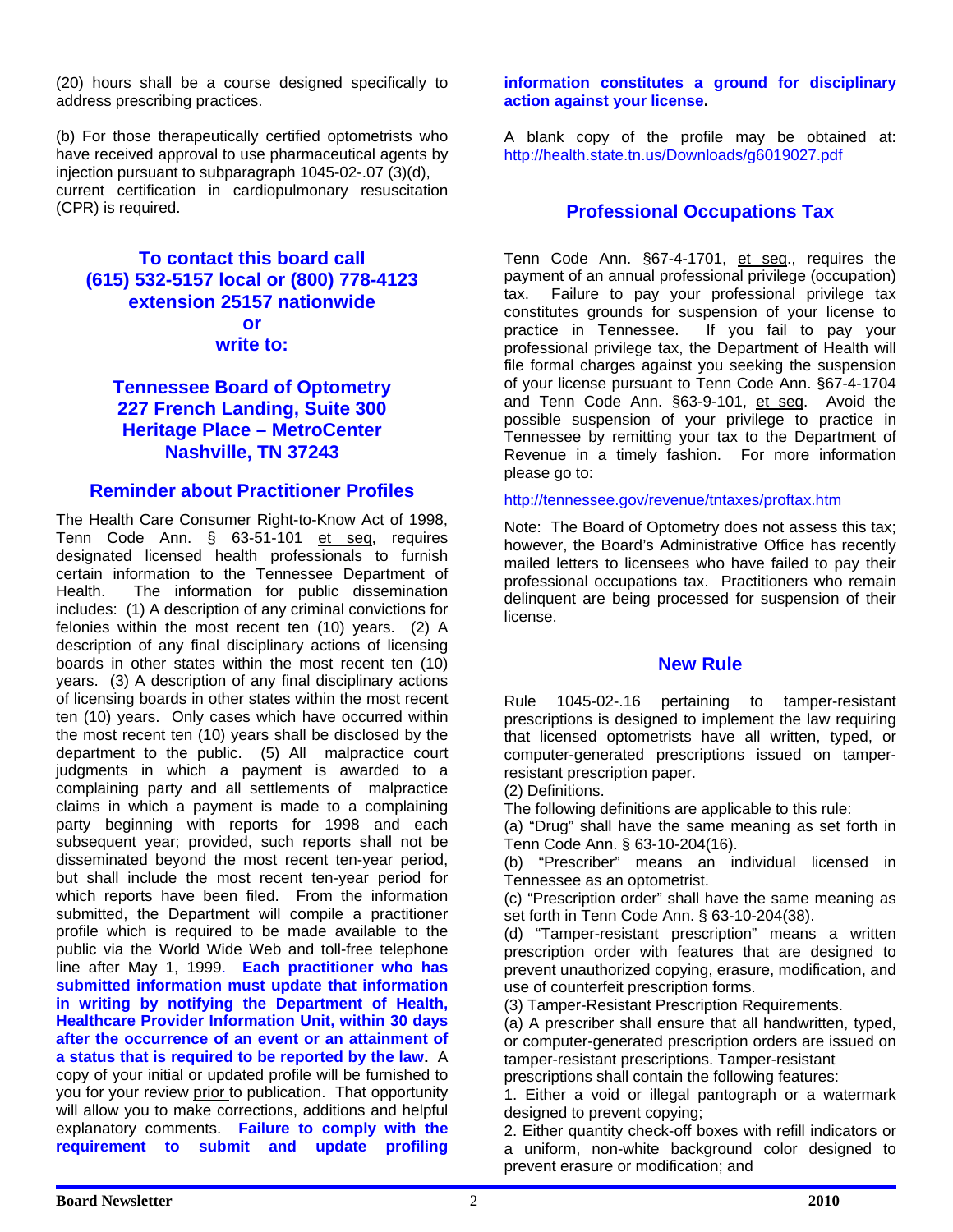3. Security features and descriptions listed on the prescriptions designed to prevent use of counterfeit forms.

(4) Security Measures and Recordkeeping.

(a) Each prescriber shall undertake adequate safeguards and security measures to ensure against loss, improper destruction, theft, or unauthorized use of the tamper-resistant prescriptions in the prescriber's possession.

(5) Use of Tamper-Resistant Prescriptions.

(a) Facsimile Prescription Transmission.

1. Prescriptions sent by facsimile transmission are not required to be placed on tamper-resistant prescription paper.

2. If a prescriber transmits a prescription order to a pharmacy by facsimile transmission, the prescriber or someone designated by the prescriber shall document in the patient's medical record the name of the drug, strength, quantity prescribed, and the method by which the prescription has been transmitted.

(b) Electronic Prescription Transmission.

1. Prescriptions sent by electronic transmission are not required to be placed on tamper-resistant prescription paper.

2. If a prescriber transmits a prescription order to a pharmacy by electronic transmission, the prescriber shall document that the prescription was transmitted

electronically in the patient's file and in accordance with the applicable laws and rules for each of the prescribers' respective professions as well as applicable federal laws and rules. The rule became effective June 20, 2010.

# **Statutory Changes of Interest**

The 2010 Legislative Session has ended, and the administrative staff of the Board of Optometry has monitored several bills that are of interest to optometrists in the state of Tennessee. Below is a brief summary of those bills.

#### **The complete text of Public Acts is available at: <http://www.tennessee.gov/sos/acts/index.htm>**

#### **Public Chapter 663**

This Public Chapter requires all optometrists to report a person to local law enforcement within five (5) business days if the health care provider has good reason to believe that the person has obtained controlled substances unlawfully. The Public Chapter also changes current law by providing that the health care provider must have actual knowledge that the person has obtained the controlled substances unlawfully. Further, the controlled substance database advisory committee has the authority to develop a form that health care providers may choose to use to make reports; this provision is not contained in current law. Further, the Public Chapter provides that a health care provider may, but is not required to, report this information who is providing treatment to a person with a mental illness. This Public Chapter further provides that

a health care provider is not prohibited from conveying information to local law enforcement if the information was obtained from the controlled substance monitoring database as long as the information is pertinent and is for the period of time thirty (30) days prior to the date of treatment leading to the alleged offense. This thirty (30) day report is grounds to obtain more detained controlled substance database information. Current law provides that the health care provider would be immune from liability for notifying local law enforcement of the controlled substance information. This Public Chapter expands this by providing immunity from liability to persons working under the direction of a health care provider. The Public Chapter also amends current law by adding language to the current law providing that the penalty against a health care provider for violating the provisions of this law would be a civil penalty assessed by the licensing board that regulates the health care provider and shall be limited to cases involving a pattern of willful failure to make a report. This Public Chapter became effective on March 30, 2010.

#### **Public Chapter 767**

This Public Chapter allows for a prescription order from a prescriber who has died being dispensed during a limited period of time after the prescriber's death in certain situations. The Public Chapter became effective March 31, 2010.

#### **Public Chapter 795**

This Public Chapter requires all written, printed, or computer-generated orders for a Schedule II controlled substance prepared by an optometrist be written legibly, printed, or computer-generated as a separate prescription order; requires on handwritten prescriptions that quantity be written in letters or numbers instead of both letters and numbers. The Public Chapter became effective April 5, 2010.

#### **Public Chapter 862**

This Public Chapter amends Tenn Code Ann. Title 63 (Professions of the Healing Arts), Chapter 2 (Medical Records), Part 1 (Release of Medical Records) and Title 68 (Health, Safety and Environmental Protection), Chapter 11 (Health Facilities and Resources), Part 15 (Protection of Patient's Privacy), to enact the "Colby Stansberry Act" relative to the authorized release of medical records. This Public Chapter allows a patient's authorized representative or next of kin (in the event that there is no authorized representative) to obtain the patient's medical records after the patient is incapacitated or deceased. Current law (Tenn Code Ann. §63-2-101, Release of medical records) already provides that a health care provider shall provide a patient or the patient's authorized representative with a copy or summary of the patient's medical records upon the patient's or authorized representative's written request. Current law does not require that the informed consent must be presented to the health care provider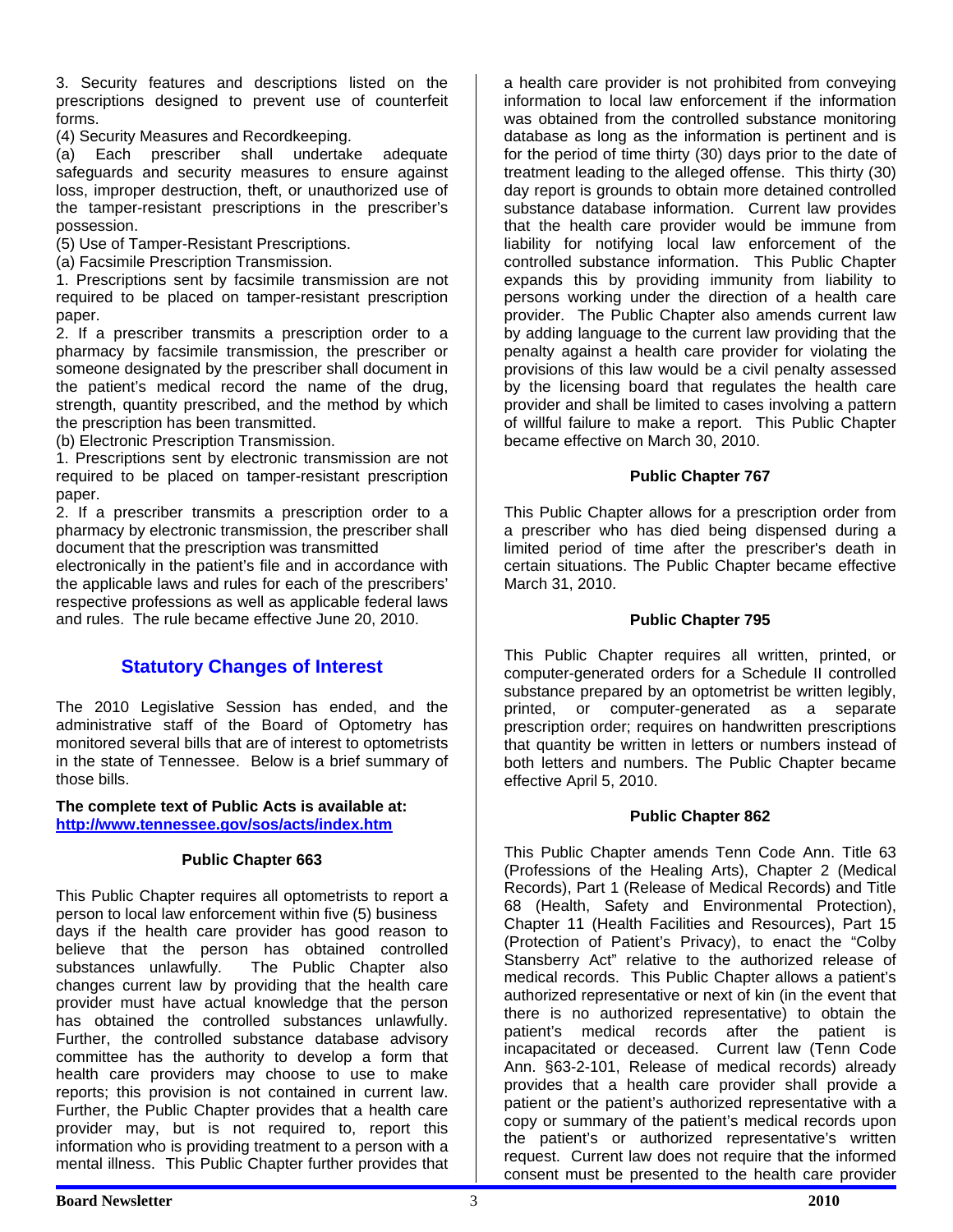when the patient is alive or is competent. The Public Chapter, which adds a new section to current law, does not change an authorized representative's ability to obtain the patient's medical records; it clarifies that the authorized representative's informed consent survives

 the patient's death and incapacity and that a health care provider shall provide the medical records to the representative even if the representative provides the informed consent after the patient's death or incapacity. The Public Chapter also provides that should the patient not have an authorized representative, upon the patient's death or incapacity, the patient's next of kin could obtain the patient's medical records. Current law does not contain a provision authorizing the patient's next of kin to obtain the patient's medical records. The Public Chapter also adds a new subsection to the law to specify what the patient's informed consent must contain. The form must include the name of the patient; type of information; name of facility; permitted purpose, individuals, agencies, or organization to whom disclosure may be made; signature of patient or representative; date signed; and effective time period of consent. Current law does not contain a provision about what must be contained in an informed consent. The Public Chapter also amends current law (Tenn Code Ann. §68-11-1503(a)(1) Confidentiality) relative to the obligations of a licensed health care facility in releasing a patient's medical records. The Public Chapter contains the same language about the release of medical records after the patient's death or incapacity that was placed in Title 63 as stated above. The Public Chapter also adds a new subsection to the law relative to licensed health care facilities to specify what the patient's informed consent must contain; the Public Chapter contains the same language as provided in Title 63 as stated above. The Public Chapter became effective April 30, 2010.

# **Public Chapter 865**

This Public Chapter amends Tenn Code Ann. Title 63 (healing Arts), Chapter 2 (Medical Records), Part 1, relative to charges for copying and certifying medical records. The Public Chapter increases the costs of obtaining medical records from health care providers by lowering the threshold amount of pages that can be provided to a requestor for twenty dollars (\$20.00). Current law (Tenn Code Ann. §63-2-102, Costs of reproduction, copying or mailing of records) provides that the cost for obtaining medical records shall not exceed twenty dollars (\$20.00). Current law (Tenn Code Ann. §63—2-102, Costs of reproduction, copying or mailing of records) provides that the cost for obtaining medical records shall not exceed twenty dollars (\$20.00) for medical records that do not exceed forty (40) pages; the bill changes the forty (40) page limit to five (5) pages. Current law provides that the cost for those records exceeding forty (40) pages is twenty-five cents (\$.25) for each page. The Public Chapter changes the per page cost from twenty-five cents (\$.25) to fifty cents (\$.50) for those pages of the medical record that exceed the five (5) page limit. The Public Chapter also adds a provision that is not contained in current law providing that if the

requested records are delivered by email, then the processing fee may not exceed fifty dollars (\$50.00). Mailing or shipping costs may be added on to this processing fee should the digital or electronic records be shipped to the requestor. The Public Chapter adds another provision indicating that the health care provider may charge a fee not to exceed twenty dollars (\$20.00) for certifying medical records that require notarization. The Public Chapter removes provisions contained in current law that provide that payment of the costs may be required by the provider prior to the records being furnished and that upon payment, the records shall be provided without delay. Also removed is a provision providing that in workers' compensation cases, a request for medical records shall include a medical or anatomical impairment rating. The Public Chapter also removes a provision providing that the payment requirements contained in current law will not supersede any other provision of the law that establishes costs for reproduction and copying. The Public Chapter became effective July 1, 2010.

#### **Public Chapter 1043**

This Public Chapter provides that a licensee may renew a license within sixty (60) days following the license expiration date upon payment of the renewal fee in addition to a late penalty established by the board for each month or fraction of a month that payment for renewal is late; provided that the late penalty shall not exceed twice the renewal fee. When any licensee fails to renew a license and pay the biennial renewal fee within sixty (60) days after renewal becomes due, as provided in this section, the license shall be automatically revoked at the expiration of sixty (60) days after the renewal was required without further notice or hearing.

Further, any licensee whose license is automatically revoked as provided in subjection (b), may apply in writing to the board for reinstatement of such license, which may be granted by the board upon the payment of all past due fees and reinstatement fees established by the board, and upon further conditions as the board may require. The Public Chapter became effective May 27, 2010.

# **Public Chapter 1084**

This Public Chapter amends Tenn Code Ann. §63-1-149 and requires that on and after October 1, 2010, before employing or contracting with any person who would be providing direct patient care, for whom a background check has not been completed, a health care professional licensed under any chapter of title 63 or title 68, chapters 24 and 140, shall initiate and perform a "registry check" which for the purposes of this section is defined as:

> (1) A state-by-state look in any state in which the person has lived in the previous seven (7) years of the national sex offender public